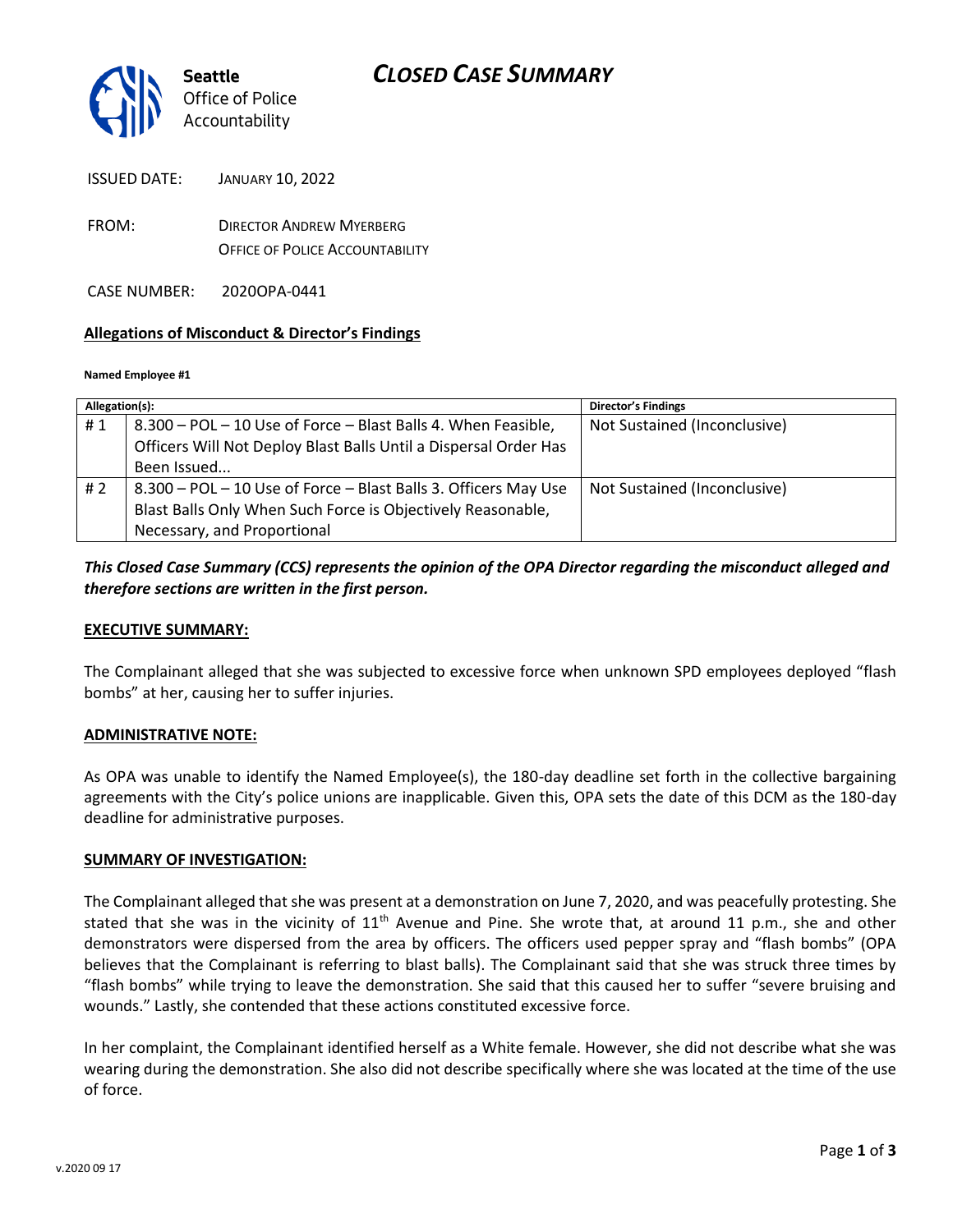

**Seattle** *Office of Police Accountability*

# *CLOSED CASE SUMMARY*

OPA CASE NUMBER: 2020OPA-0441

OPA attempted to interview the Complainant on six separate occasions through email, phone, and letter. All of these attempts were unsuccessful.

SPD documentation indicated that demonstrators were present at the East Precinct for much of the day and into the evening. At around 10:36 p.m., demonstrators gave officers flowers. This is consistent with information provided by the Complainant in her complaint. The SPD documentation further noted that, during the course of the evening, demonstrators moved closer to the officers' line and the officers continued to back up. SPD documented that multiple orders were given to demonstrators to move back and these orders were not complied with. The log indicated that OC spray was dispersed at 12:00 a.m., and that OC spray and OC blast balls were dispersed at 12:04 a.m. The documentation stated that dispersal orders were given at 12:06 a.m., 12:07 a.m., and 12:09 a.m., after individuals in the crowd threw fireworks and bottles at officers. After the last dispersal order, multiple blast balls were used to disperse the crowd and clear the area. In addition, CS gas was deployed beginning at 12:14 a.m.

OPA did not locate any use of force reports or video from the OC spray and blast ball deployments that could be definitively determined to involve the Complainant. However, the time she listed in her complaint was around the time that these deployments occurred.

#### **ANALYSIS AND CONCLUSIONS:**

#### **Named Employee #1 - Allegation #1**

# *8.300 – POL – 10 Use of Force – Blast Balls 4. When Feasible, Officers Will Not Deploy Blast Balls Until a Dispersal Order Has Been Issued...*

SPD Policy 8.300-POL-10(4) directs that, when feasible, officers will not deploy blast balls until a dispersal order has been issued and demonstrators have been given a reasonable amount of time to comply.

It appears that blast balls were used both before and after formal dispersal orders were given. First, OC blast balls were used at 12:04 a.m. and then blast balls were used again at 12:09 a.m., after the orders had been issued.

Without being able to speak with the Complainant and to identify the circumstances of when she was struck by the blast balls, OPA cannot verify whether it occurred before or after the dispersal orders. This prevents OPA from reaching a definitive conclusion on the question of whether she was struck with blast balls without a dispersal order being first provided. Accordingly, OPA recommends that this allegation be Not Sustained – Inconclusive.

#### Recommended Finding: **Not Sustained (Inconclusive)**

### **Named Employee #1 - Allegation #2** *8.300 – POL – 10 Use of Force – Blast Balls 3. Officers May Use Blast Balls Only When Such Force is Objectively Reasonable, Necessary, and Proportional*

OPA has insufficient evidence to determine when, how, and why blast balls and OC spray were used on the Complainant. This is primarily due to the fact that OPA did not have a description of what the Complainant was wearing and did not have an opportunity to speak with her. This lack of information made it impossible for OPA to determine where she was and what was happening at the time of the force and, as such, whether the force violated policy.